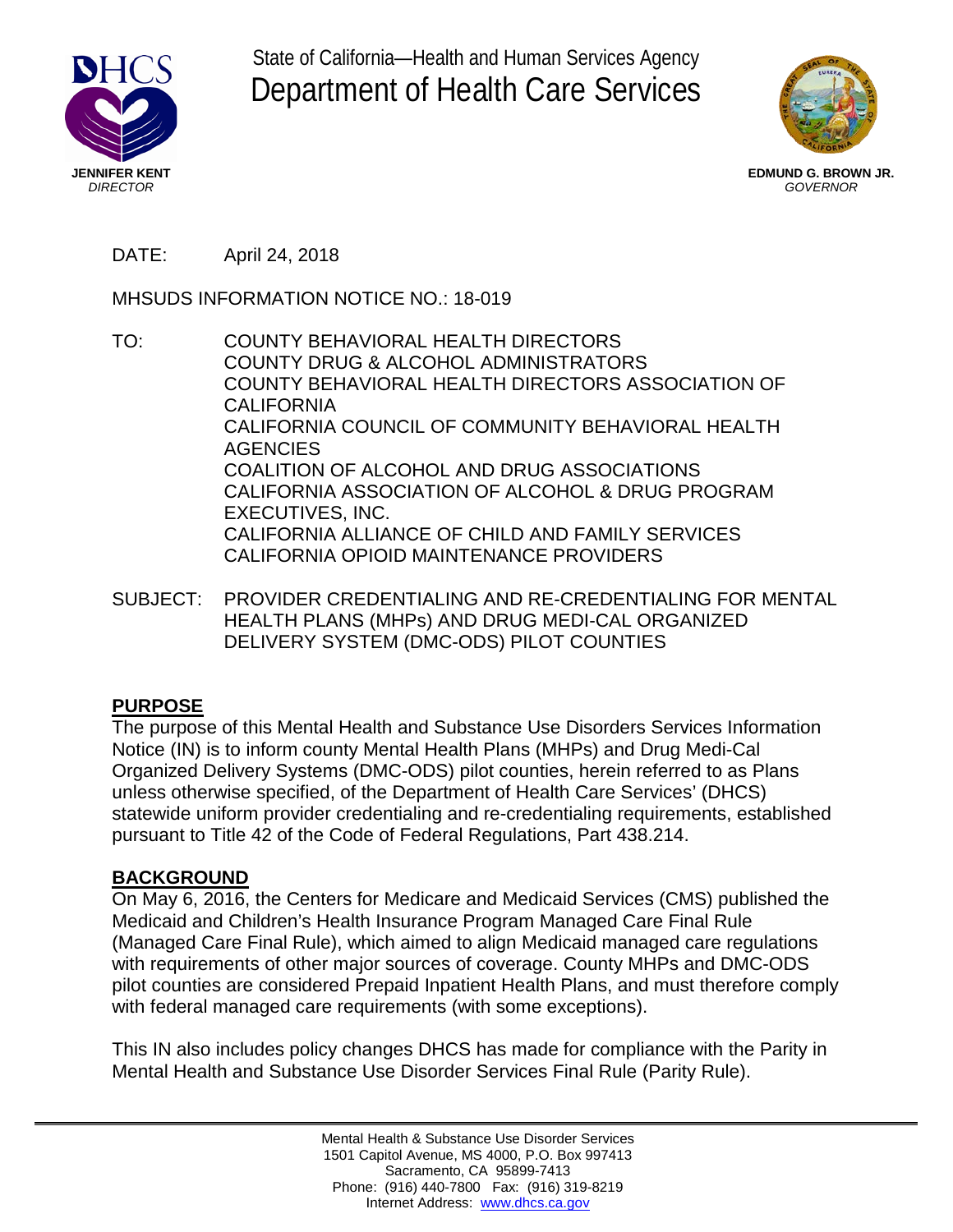#### MHSUDS INFORMATION NOTICE NO.: 18-019 Page 2 April 24, 2018

On March 30, 2016, CMS issued the Parity Rule in the Federal Register (81.Fed.Reg. 18390) to strengthen access to mental health and substance use disorder services for Medicaid beneficiaries. The Parity Rule aligned certain protections required of commercial health plans under the Mental Health Parity and Addiction Equity Act of 2008 to the Medicaid program.

The Managed Care Final Rule<sup>1</sup> requires the State to establish a uniform credentialing and re-credentialing policy that addresses behavioral health and substance use disorder services providers.

 as required by state and federal law. The credentialing process is one component of the comprehensive quality improvement system included in all Plan contracts. The credentialing process may include registration, certification, licensure, and/or professional association membership. Credentialing ensures that providers are licensed, registered, waivered, and/or certified

### **REQUIREMENTS**

Plans must ensure that each of its network providers is qualified in accordance with current legal, professional, and technical standards, and is appropriately licensed, registered, waivered, and/or certified.<sup>2</sup> These providers must be in good standing with the Medicaid/Medi-Cal programs. Any provider excluded from participation in Federal health care programs, including Medicare or Medicaid/Medi-Cal, may not participate in any Plan's provider network. For the purposes of this IN, network providers include county-owned and operated providers (i.e., MHP employees) and contracted organizational providers, provider groups, and individual practitioners.

The uniform credentialing and re-credentialing requirements in this IN apply to all licensed, waivered, or registered mental health providers and licensed substance use disorder services providers<sup>3</sup> employed by or contracting with the Plan to deliver Medi-Cal covered services. Effective immediately, Plans must implement and maintain written policies and procedures for the initial credentialing and re-credentialing of their providers in accordance with the policy outlined in this IN.

<sup>-</sup>1 42 C.F.R. §438.214

<sup>2</sup> State Plan, Section 3, Supplement 3 to Attachment 3.1-A,

<sup>3</sup> Applicable provider types include licensed, registered, or waivered mental health providers, licensed practitioners of healing arts, and registered or certified Alcohol or Other Drug counselors.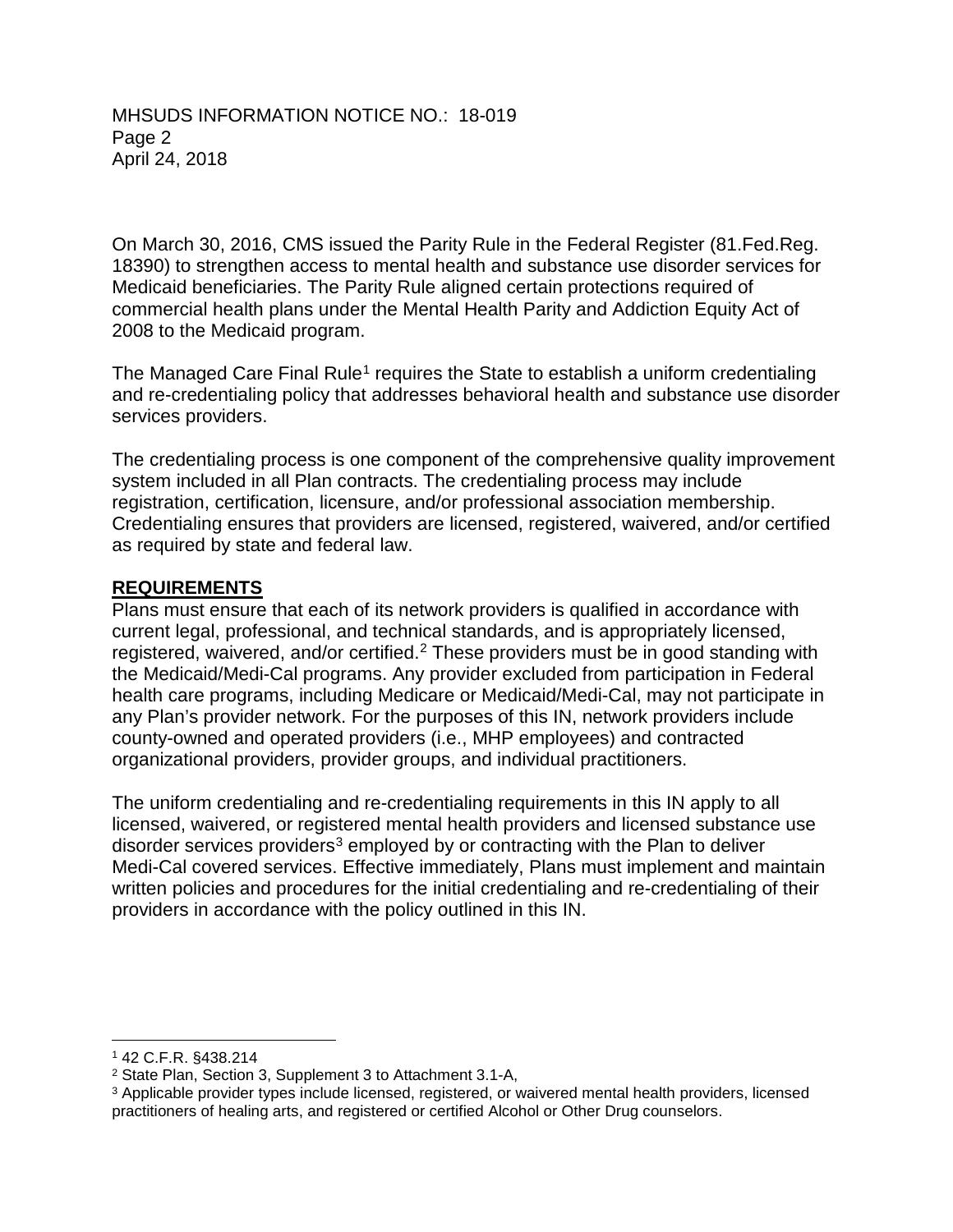# **CREDENTIALING POLICY**

 certification and/or registration board. For all licensed, waivered, registered and/or certified providers<sup>4</sup>, the Plan must verify and document the following items through a primary source, 5 as applicable. The listed requirements are not applicable to all provider types. When applicable to the provider type, the information must be verified by the Plan unless the Plan can demonstrate the required information has been previously verified by the applicable licensing,

- 1. The appropriate license and/or board certification or registration, as required for the particular provider type;
- 2. Evidence of graduation or completion of any required education, as required for the particular provider type;
- 3. Proof of completion of any relevant medical residency and/or specialty training, as required for the particular provider type; and
- 4. Satisfaction of any applicable continuing education requirements, as required for the particular provider type.

In addition, Plans must verify and document the following information from each network provider, as applicable, but need not verify this information through a primary source:

- 1. Work history;
- 2. Hospital and clinic privileges in good standing;
- 3. History of any suspension or curtailment of hospital and clinic privileges;
- 4. Current Drug Enforcement Administration identification number;<br>5. National Provider Identifier number;
- 
- particular provider type; 6. Current malpractice insurance in an adequate amount, as required for the
- 7. History of liability claims against the provider;
- 8. Provider information, if any, entered in the National Practitioner Data Bank, when applicable. See https://www.npdb.hrsa.gov/;
- 9. History of sanctions from participating in Medicare and/or Medicaid/Medi-Cal: providers terminated from either Medicare or Medi-Cal, or on the Suspended and Ineligible Provider List, may not participate in the Plan's provider network. This list is available at[: http://files.medi-cal.ca.gov/pubsdoco/SandILanding.asp; a](http://files.medi-cal.ca.gov/pubsdoco/SandILanding.asp)nd applicable. See https://www.npdb.hrsa.gov/;<br>9. History of sanctions from participating in Medicare and/or Me<br>providers terminated from either Medicare or Medi-Cal, or on<br>lneligible Provider List, may not participate in the
	- agencies or licensing boards. 10.History of sanctions or limitations on the provider's license issued by any state's

<sup>-</sup><sup>4</sup> For SUD, providers delivering covered services are defined in Title 22 of the California Code of Regulations, Section 51051.

originating a document and ensuring the accuracy of the document's information. <sup>5</sup>"Primary source" refers to an entity, such as a state licensing agency, with legal responsibility for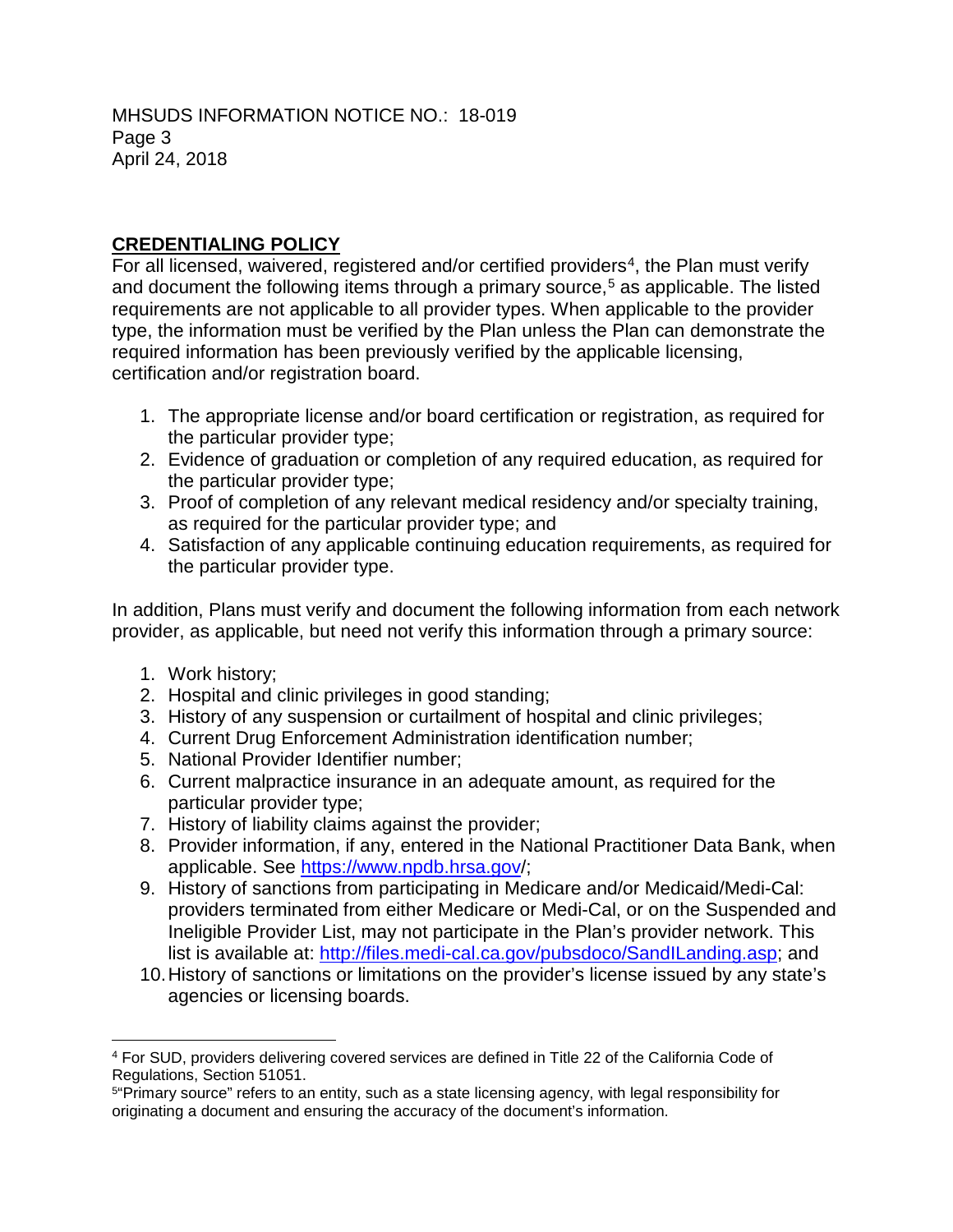## **Attestation**

For all network providers who deliver covered services, each provider's application to contract with the Plan must include a signed and dated statement attesting to the following:

- 1. Any limitations or inabilities that affect the provider's ability to perform any of the position's essential functions, with or without accommodation<sup>6</sup>;
- 2. A history of loss of license or felony conviction;<sup>7</sup>
- 3. A history of loss or limitation of privileges or disciplinary activity;
- 4. A lack of present illegal drug use; and
- 5. The application's accuracy and completeness.

### **Provider Re-credentialing**

DHCS requires each Plan to verify and document at a minimum every three years that each network provider that delivers covered services continues to possess valid credentials, including verification of each of the credentialing requirements listed above. The Plan must require each provider to submit any updated information needed to complete the re-credentialing process, as well as a new signed attestation. In addition to the initial credentialing requirements, re-credentialing should include documentation that the Plan has considered information from other sources pertinent to the credentialing process, such as quality improvement activities, beneficiary grievances, and medical record reviews.

#### **Provider Credentialing and Re-credentialing Procedures**

A Plan may delegate its authority to perform credentialing reviews to a professional credentialing verification organization; nonetheless, the Plan remains contractually responsible for the completeness and accuracy of these activities. If the Plan delegates credential verification activities to a subcontractor, it shall establish a formal and detailed agreement with the entity performing those activities. To ensure accountability for these activities, the Plan must establish a system that:

- Evaluates the subcontractor's ability to perform these activities and includes an initial review to assure that the subcontractor has the administrative capacity, task experience, and budgetary resources to fulfill its responsibilities;
- Ensures that the subcontractor meets the Plan's and DHCS' standards; and

<sup>-</sup><sup>6</sup> These attestation requirements comply with requirements of the Americans with Disabilities Act, 42 U.S.C. §§ 12101 *et seq.*<br>7 A felony conviction does not automatically exclude a provider from participation in the Plan's network.

However, in accordance with 42 C.F.R. §§ 438.214(d), 438.610(a) and (b), and 438.808(b), Plans may not employ or contract with individuals excluded from participation in Federal health care programs under either Section 1128 or Section 1128A of the Social Security Act.